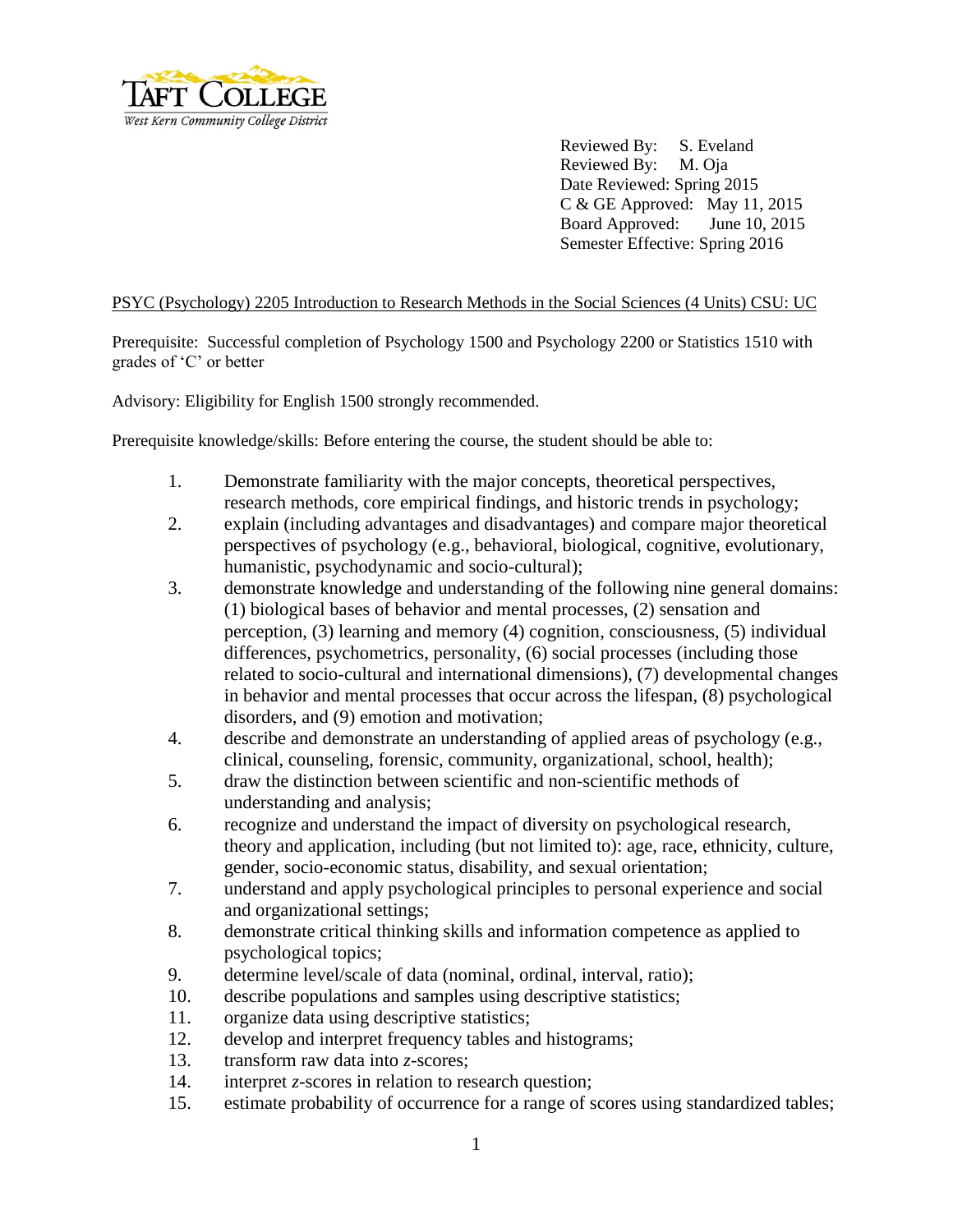

West Kern Community College District

- 16. calculate and interpret 95% and 99% confidence intervals in relation to research question;
- 17. calculate measures of dispersion;
- 18. compare and contrast measures of dispersion;
- 19. calculate measures of central tendency;
- 20. compare and contrast measures of central tendency;
- 21. discuss types of kurtosis, factors influencing kurtosis, and impact of kurtosis on validity of inferences;
- 22. explain central tendency theory in the context of normal population distributions;
- 23. explain central limits theory in the context of sample size;
- 24. compare and contrast descriptive and inferential statistics;
- 25. compare and contrast parametric and non-parametric hypothesis tests;
- 26. explain and apply basic assumptions underlying hypothesis testing;
- 27. explain use of critical scores and  $\alpha$  level in hypothesis testing;
- 28. perform a statistical analysis;
- 29. apply the rules of probability to descriptive and inferential data;
- 30. identify independent and dependent variables in a research question;
- 31. determine the appropriate hypothesis test based on research question and level of data;
- 32. perform the appropriate hypothesis test based on research question and level of data;
- 33. use central tendency theory to explain  $\alpha$ ,  $\beta$ , and power of hypothesis test, sample size effects, and changes in standard deviation;
- 34. appropriately interpret the results of hypothesis tests;
- 35. appropriately relate results of hypothesis test to the research question;
- 36. calculate and interpret directional and non-directional *t*-tests on one and two sample means;
- 37. calculate and interpret One-way and Two-way ANOVA;
- 38. discuss main effects and interaction effects of Two-way ANOVA;
- 39. perform and interpret Pearson's Product Moment Correlation;
- 40. perform and interpret chi-square tests of independence;
- 41. perform and interpret chi-square tests of goodness of fit;
- 42. discuss *post hoc*, *a priori*, and non-parametric alternatives to *t*-tests, ANOVAs, and Pearson's Correlation;
- 43. write a statistical results section for an APA format research paper; and
- 44. demonstrate familiarity with statistical analysis using a software program such as Excel, SPSS, SAS, Minitab, et cetera.

Total Hours: 48 hours lecture; 48 hours lab (96 hours total)

Catalog Description: This course surveys various psychological research methods with an emphasis on research design, experimental procedures, descriptive methods, instrumentation, and the collection, analysis, interpretation, and reporting of research data. Research design and methodology will be examined through a review of research in a variety of the subdisciplines of psychology. In laboratory sessions students will conduct experimental and non-experimental research in a variety of areas of psychology. Actual data collected from research conducted during laboratory sessions will be analyzed with statistical software. C-ID: PSY 200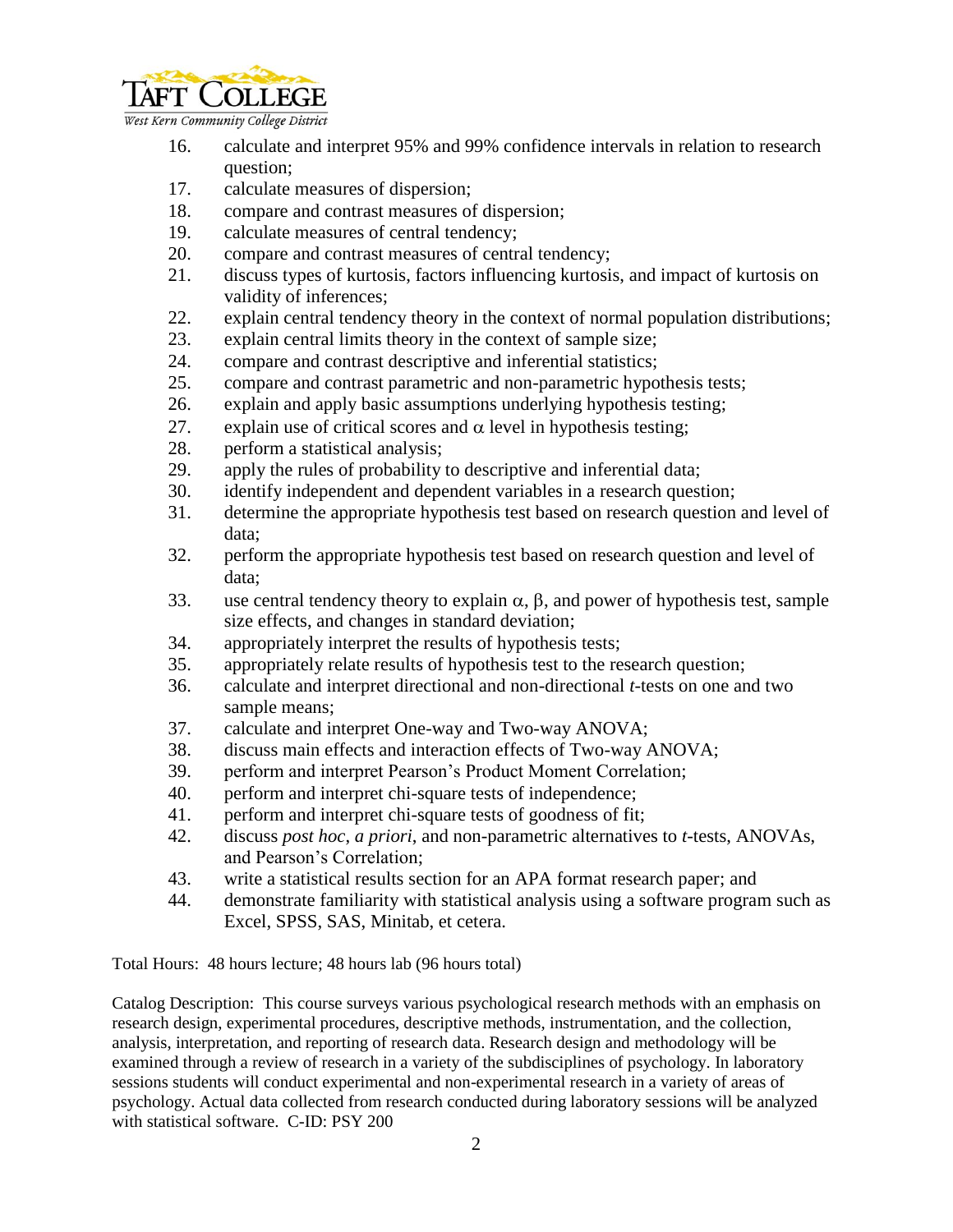

Type of Class/Course: Degree Credit

- Text: Shaugnessy, John J., Eugene B. Zechmeister, and Jeanne S. Zechmeister. *Research Methods in Psychology, 10<sup>th</sup>* ed. New York: McGraw-Hill, 2015. Print.
- Text: Publication Manual of the American Psychological Association. 6th ed. Washington, DC:APA, 2010. Print.

Additional Instructional Materials: None.

Course Objectives:

By the end of the course, a successful student will be able to:

- 1. Explain the basic principles of the scientific method.
- 2. Critically evaluate research reports.
- 3. Synthesize a body of research findings.
- 4. Develop testable hypotheses.
- 5. Demonstrate knowledge of general research designs, experimental and non-experimental methods, and standard research practices.
- 6. Select appropriate research designs to test hypotheses.
- 7. Explain the ethical treatment of human and animal participants in research and the institutional requirements for conducting research.
- 8. Assess the generalizability of study results.
- 9. Demonstrate proficiency in APA style

Laboratory objectives:

- 1. Conduct scientific research in psychology.
- 2. Conduct analyses of the data collected in this research using statistical software.
- 3. Interpret the results of these analyses.
- 4. Communicate these research findings using APA style.

Course Scope and Content (Lecture):

- Unit I Introduction to social research
	- A. Foundations and history of social science research
		- 1. scientific and nonscientific approaches to knowledge
	- B. Steps in the research process
		- 1. scientific method and its goals
	- C. Purposes of research
		- 1. Exploration
		- 2. Description
		- 3. Explanation
	- D. Literature review
		- 1. Evaluating peer reviewed literature
- Unit II Theory and research methodology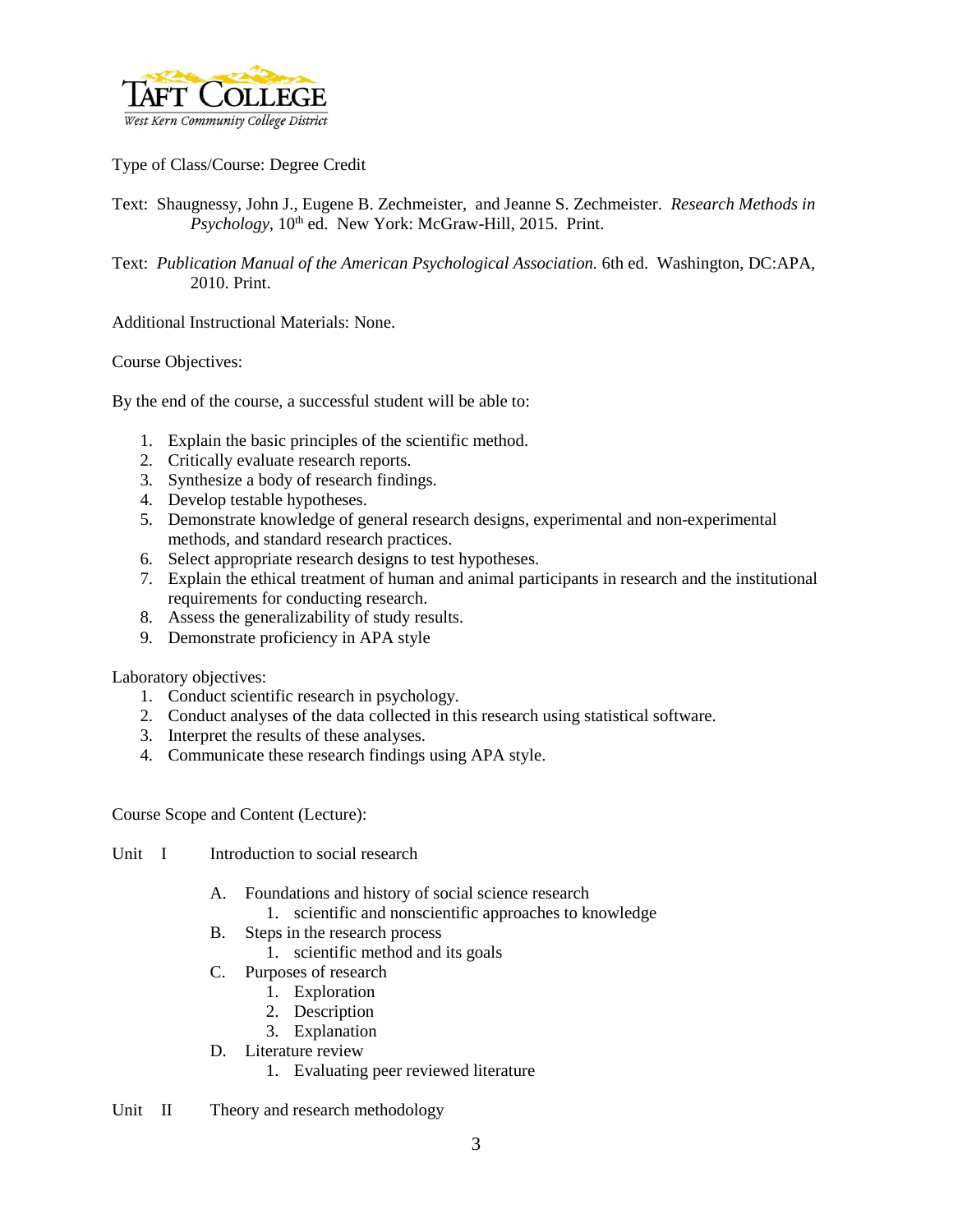

- A. Theories, research questions, hypotheses
- B. Theoretical and operational definitions
- C. Measurements (choosing and methodology)
- D. dependent and independent variables
- E. validity and reliability
- F. causal and correlational relationships
- G. samples and sampling methods
- Unit III Ethics in social research
	- A. Professional guidelines
	- B. Power relations
	- C. Ethical issues involving research participants
		- 1. APA ethical standards
		- 2. risk/benefit ratio of research
		- 3. use of deception in research
		- 4. human and animal subject use
	- D. Ethics and the scientific community
	- E. Ethics and the sponsors of research
	- F. Institutional Research Review Board
	- G. Politics of research
- Unit V Experimental methods
	- A. Independent group designs
	- B. Repeated measures designs
	- C. Reasons to use and limitations of experimental methods
	- D. Counterbalancing and practice effects
	- E. Main effects and interaction effects using both table and graph methods
- Unit VI Other research designs
	- A. Single-case research design
	- B. Quasi-experimental designs
		- 1. Characteristics to true experiments and quasi-experiments
- Unit VII Conducting quantitative research
	- A. Hypothesis formation and research variables
	- B. Defining measurement
	- C. Operationalization
	- D. Reliability and validity
- Unit VIII Conducting survey research
	- A. Observational techniques and rationale
	- B. Reactivity, demand characteristics, observer bias, expectancy effects, and other biases
	- C. Sampling
	- D. Guidelines for asking questions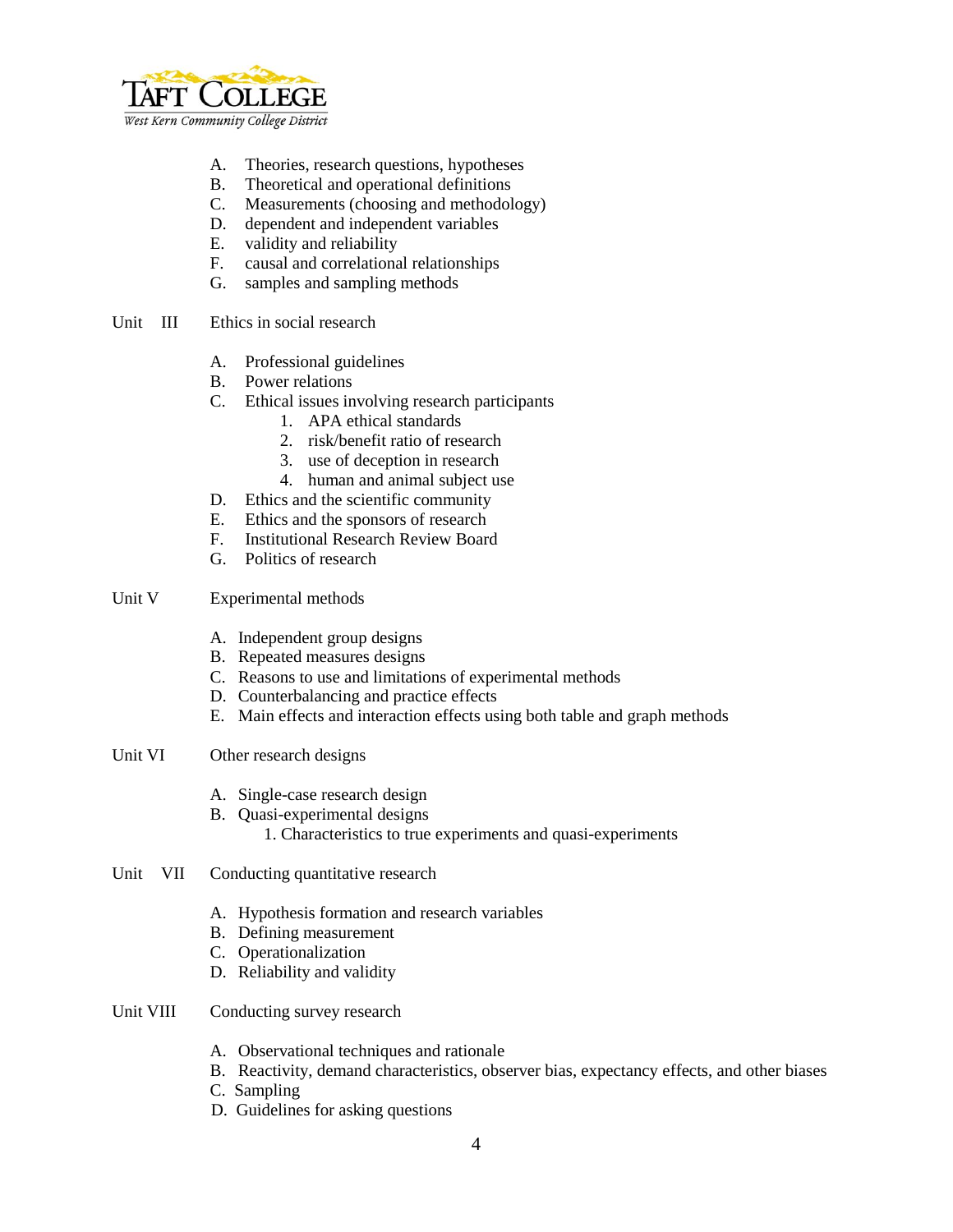

West Kern Community College District

- E. Types of surveys
- F. Questionnaire construction
- G. Survey interviewing
- F. Interpretation and limits of correlational data
- G. Levels of measurement
- Unit IX Analysis of quantitative data
	- A. Quantification of data
	- B. Results with one variable
	- C. Content analysis
	- D. Selection of appropriate statistical test (chi-square, correlation, *t*-test, ANOVA)
- Unit X Measures of behavior obtrusive and unobtrusive
	- A. Overview of qualitative methods
	- B. Participant observation/ethnographic methods
	- C. Focus groups
	- D. Case studies
	- E. Content analysis
	- F. Physical trace methods
	- G. Archival research methods
- Unit XI Writing a research report
	- A. APA Style
	- B. Organization
	- C. Using existing research
	- D. Using your own data
	- E. Citing sources

Course Scope and Content (laboratory):

| Unit I   | Conduct scientific research in psychology<br>A. Conduct scientific research project                                                                                 |
|----------|---------------------------------------------------------------------------------------------------------------------------------------------------------------------|
| Unit II  | Conduct analyses of the data collected in this research using statistical software<br>A. Analyze data collected for research project<br>B. Use statistical software |
| Unit III | Interpret the results of these analyses.<br>A. Interpret results of analyses                                                                                        |
| Unit IV  | Communicate these research findings using APA style.<br>A. Communicate research findings using APA style                                                            |

Learning Activities Required Outside of Class:

The students in this class will spend a minimum of 6 hours per week outside of the regular class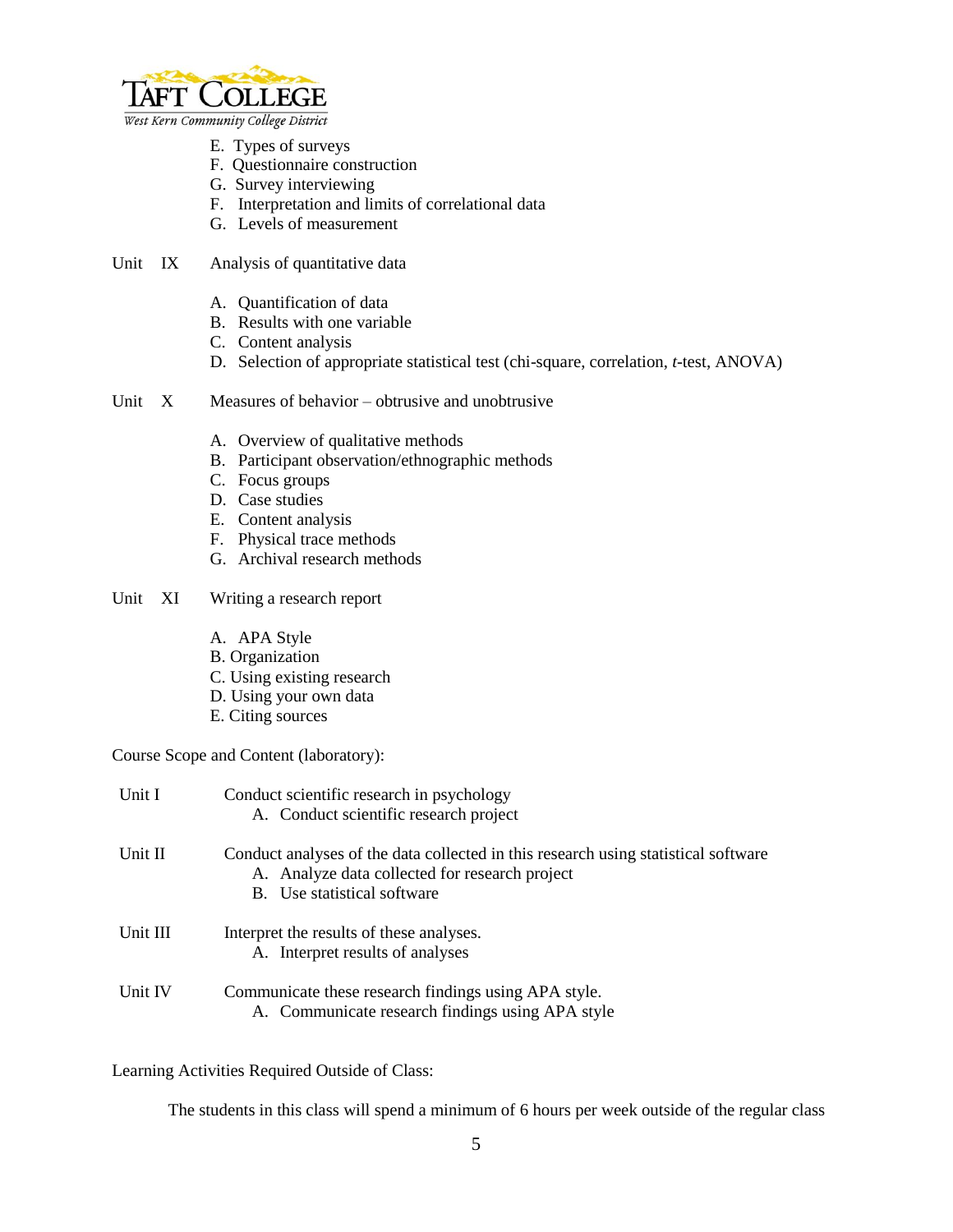

time doing the following:

- 
- 1. Individual study<br>2. Skills practice Skills practice
- 3. Group study
- 4. Completing required reading
- 5. Performing an individually determined data collection and analysis exercise
- 6. Writing a research paper based on an individually determined data collection and analysis exercise

## Methods of Instruction:

- 1. Lecture on statistical theory/research theory<br>2. Group discussion
- Group discussion
- 3. Instructor demonstrated problem solving
- 4. Instructor led problem solving
- 5. Individual problem solving with instructor guidance
- 6. Group problem solving with peer guidance
- 
- 7. Individual problem solving<br>8. Individual statistical culmin Individual statistical culminating project paper
- 9. Critical analysis of published research

## Methods of Evaluation:

- 1. Computational and non-computational problem-solving demonstrations including:
	- a. exams
	- b. homework problems
	- c. quizzes
	- d. discussions
	- e. peer review/observation
	- f. instructor review/observation
	- g. culminating project paper
	- h. comprehensive final exam
	- i. laboratory work

Supplemental Data:

| <b>TOP Code:</b>           | 200100 Psychology, General |
|----------------------------|----------------------------|
| <b>SAM Priority Code:</b>  | E: Non-Occupational        |
| Funding Agency:            | Y: Not Applicable          |
| Program Status:            | 1: Program Applicable      |
| <b>Noncredit Category:</b> | Y: Not Applicable          |